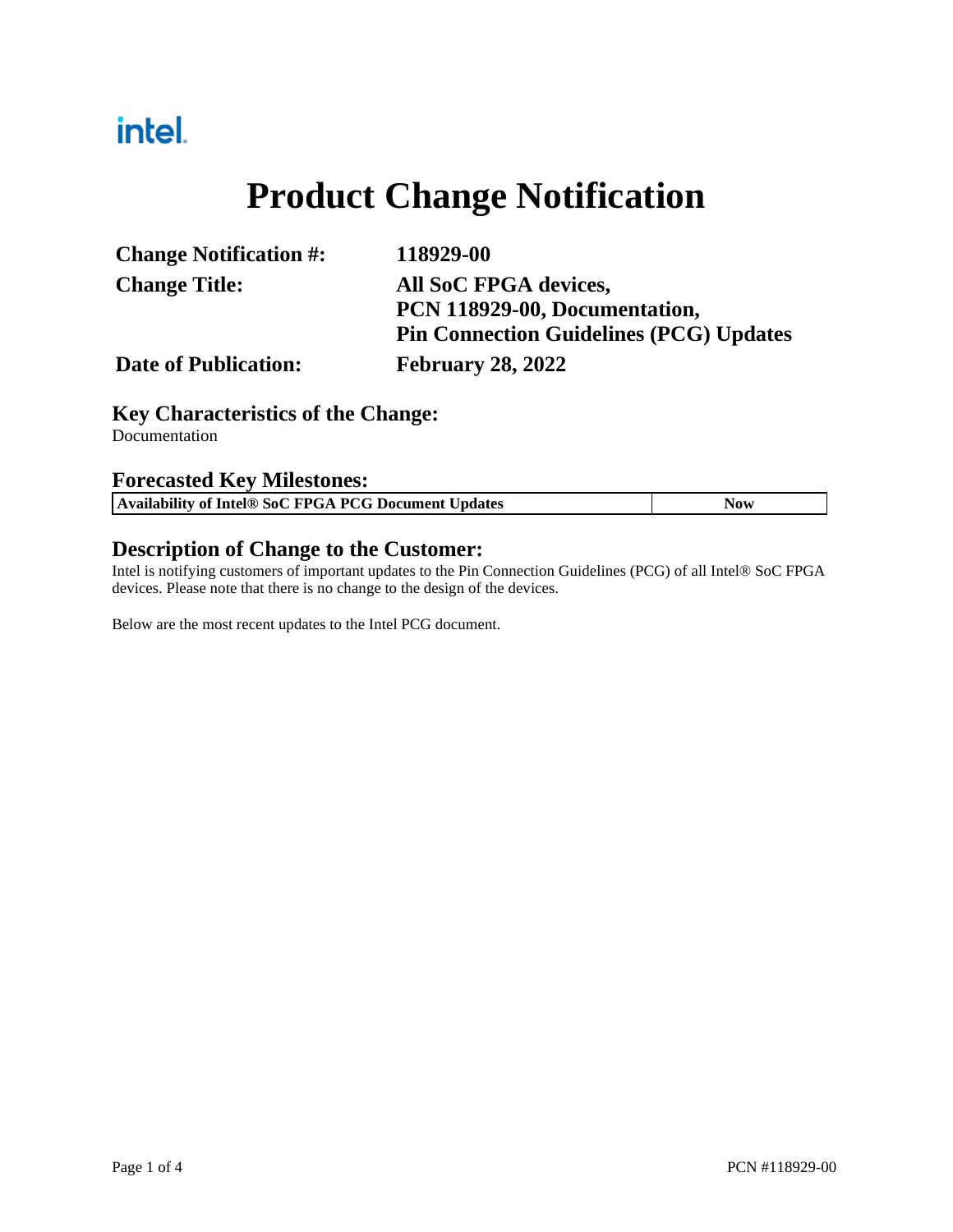| <b>Product Family</b>                     | <b>Pin Connection Guidelines (PCG) Updates</b>                                                                                    |
|-------------------------------------------|-----------------------------------------------------------------------------------------------------------------------------------|
| Intel <sup>®</sup> Stratix <sup>®10</sup> | Updated the pin description and connection guidelines of the NAND_RB pin (Refer to Table 27 of page 60-61).                       |
|                                           | Link to PCG:                                                                                                                      |
|                                           | https://www.intel.com/content/www/us/en/docs/programmable/683028/current/device-family-pin-connection-guidelines.html             |
|                                           |                                                                                                                                   |
| Intel <sup>®</sup> Agilex <sup>®</sup>    | Updated the pin description and connection guidelines of the NAND_RB pin (Refer to Table 27 of page 49-50).                       |
|                                           | Link to PCG https://www.intel.com/content/www/us/en/docs/programmable/683112/current/device-family-pin-connection-guidelines.html |
|                                           |                                                                                                                                   |
| Intel <sup>®</sup> Arria <sup>®10</sup>   | Updated the NAND_RB connection guidelines of the HPS_DEDICATED_12 pin (Refer to Table 14 of page 36).                             |
|                                           | Updated the NAND_RB connection guidelines of the HPS_Shared_Q2_2 pin in (Table 15 of page 46).                                    |
|                                           | Updated the NAND_RB connection guidelines of the HPS_Shared_Q4_2 pin in (Table 15 of page 56).                                    |
|                                           | Link to PCG                                                                                                                       |
|                                           | https://www.intel.com/content/www/us/en/docs/programmable/683814/current/intel-arria-10-gx-gt-and-sx-device-family.html           |
| Intel® Cyclone® V                         | Updated the connection guidelines of the NAND_RB pin (Refer to page 32).                                                          |
|                                           | Link to PCG: https://www.intel.com/content/www/us/en/products/details/fpga/cyclone/v/docs.html?s=Newest&q=654351                  |
| Intel <sup>®</sup> Arria <sup>®</sup> V   | Updated the connection guidelines of the NAND_RB pin (Refer to page 32)                                                           |
|                                           | Link to PCG:<br>https://www.intel.com/content/www/us/en/products/details/fpga/arria/v/docs.html?s=Newest&q=653758                 |
|                                           |                                                                                                                                   |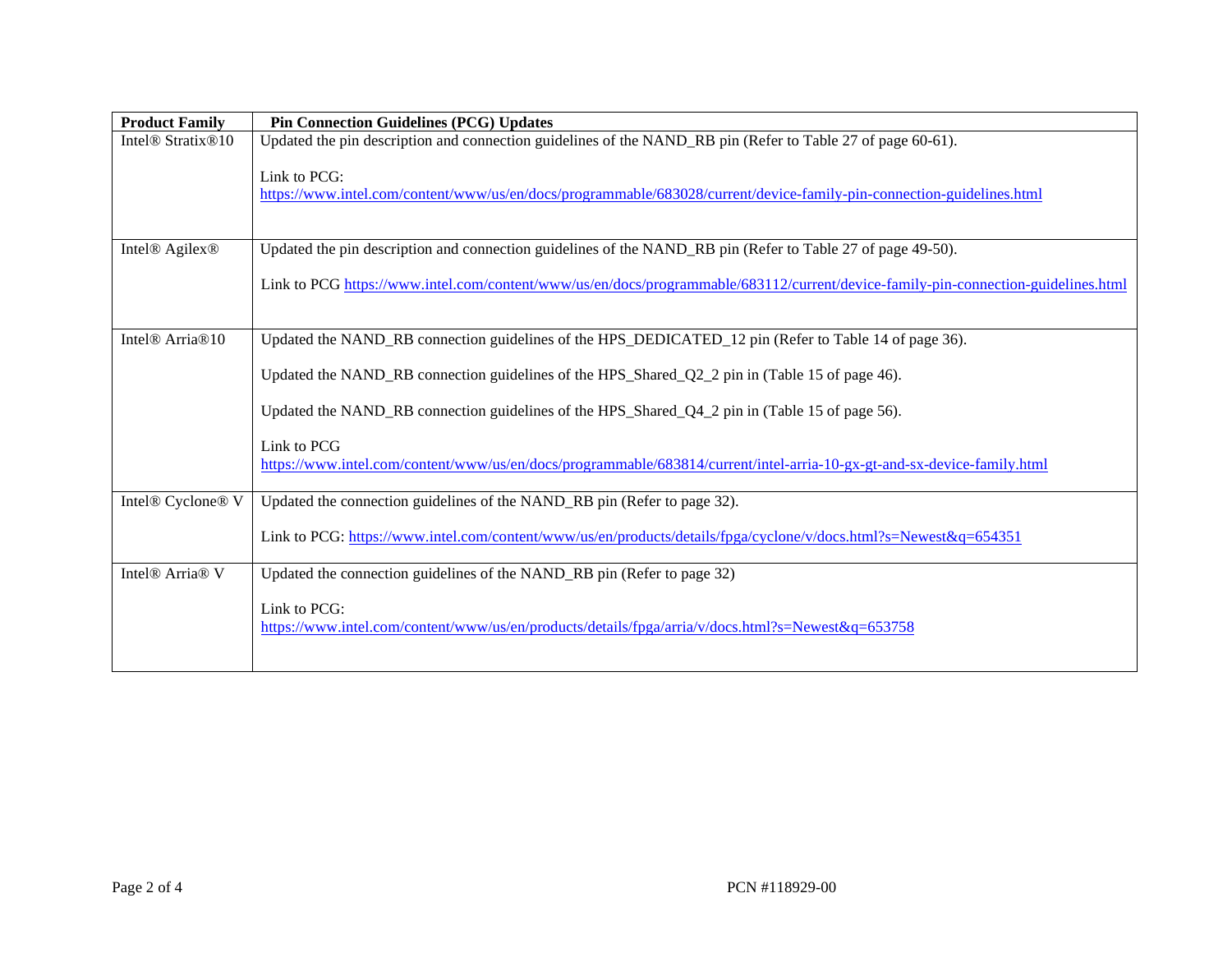## **Customer Impact of Change and Recommended Action:**

Customers are requested to review the change and determine the impact on their designs. Refer to the revision history of the PCG documents for complete list and history of updates.

For question or support, please contact your local Sales representative, or submit a question or request at the My Intel support page, log-in via: <https://www.intel.com/content/www/us/en/my-intel/fpga-sign-in.html>

# **Products Affected/Intel Ordering Codes:**

The list of affected part numbers (OPNs) can be downloaded in Excel form: <https://www.intel.com/content/dam/www/programmable/us/en/pdfs/literature/pcn/adv2204-opn-list.xlsx>

## **PCN Revision History:**

**Date of Revision: Revision Number: Reason:**

February 28, 2022 00 00 Originally Published PCN